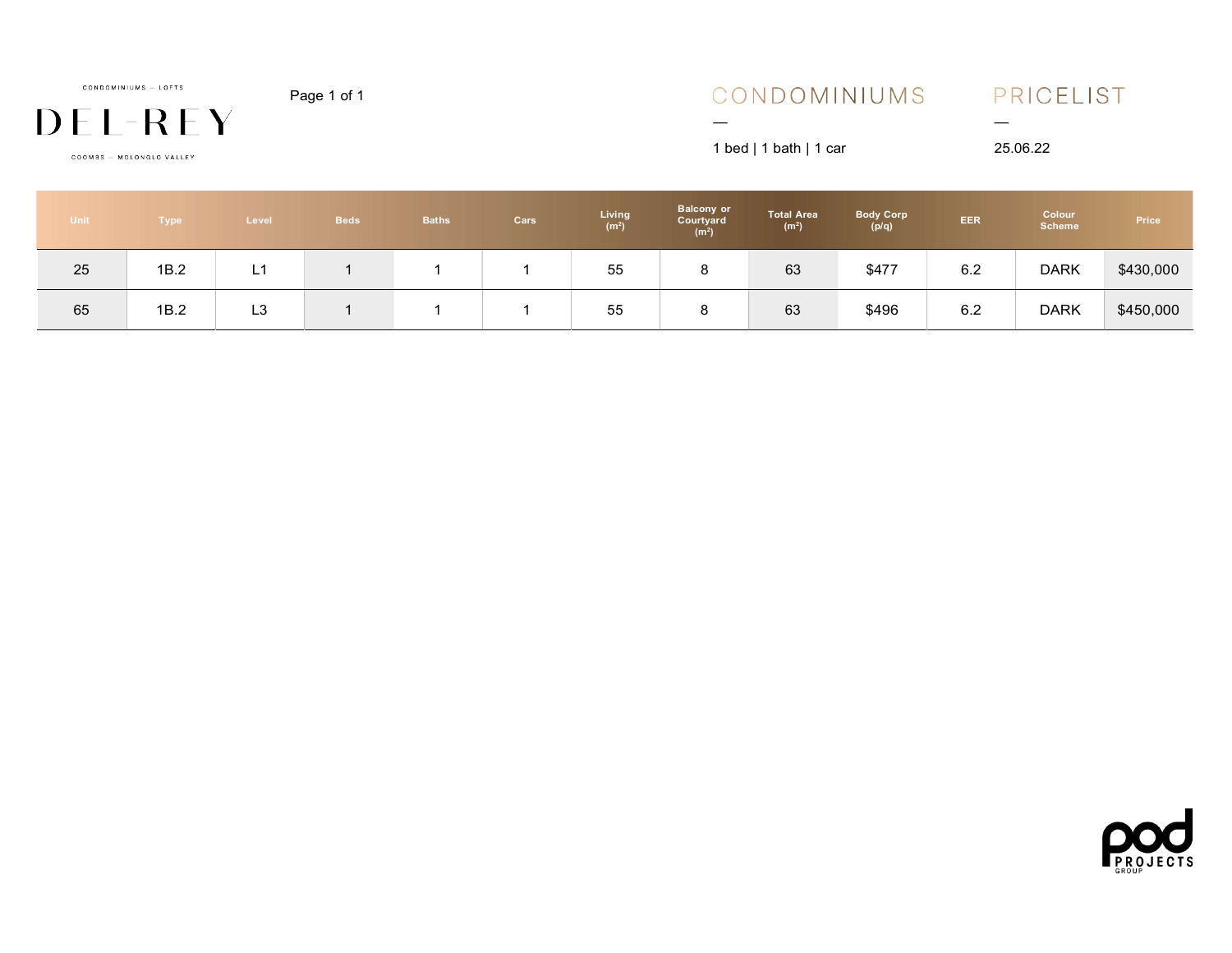DEL-REY

COOMBS - MOLONGLO VALLEY

# Page 1 of 1 — — 2 bed | 1 bath | 1 car <sup>25</sup>.06.22

| <b>Unit</b>    | Type | Level          | <b>Beds</b>    | <b>Baths</b> | Cars | Living<br>$(m^2)$ | Balcony or<br>Courtyard<br>(m <sup>2</sup> ) | <b>Total Area</b><br>(m <sup>2</sup> ) | <b>Body Corp</b><br>(p/q) | EER | Colour<br><b>Scheme</b> | Price     |
|----------------|------|----------------|----------------|--------------|------|-------------------|----------------------------------------------|----------------------------------------|---------------------------|-----|-------------------------|-----------|
| $\overline{7}$ | 2B.1 | G              | $\overline{2}$ |              |      | 63                | 18                                           | 81                                     | \$601                     | 7.7 | <b>LIGHT</b>            | SOLD      |
| 34             | 2B.7 | L1             | $\overline{2}$ |              |      | 55                | 8                                            | 63                                     | \$552                     | 7.4 | <b>LIGHT</b>            | SOLD      |
| 66             | 2B.7 | L3             | $\overline{2}$ |              |      | 55                | 8                                            | 63                                     | \$570                     | 7.1 | <b>LIGHT</b>            | SOLD      |
| 82             | 2B.7 | L <sub>4</sub> | $\overline{2}$ |              |      | 55                | 8                                            | 63                                     | \$577                     | 7.1 | <b>LIGHT</b>            | \$500,000 |

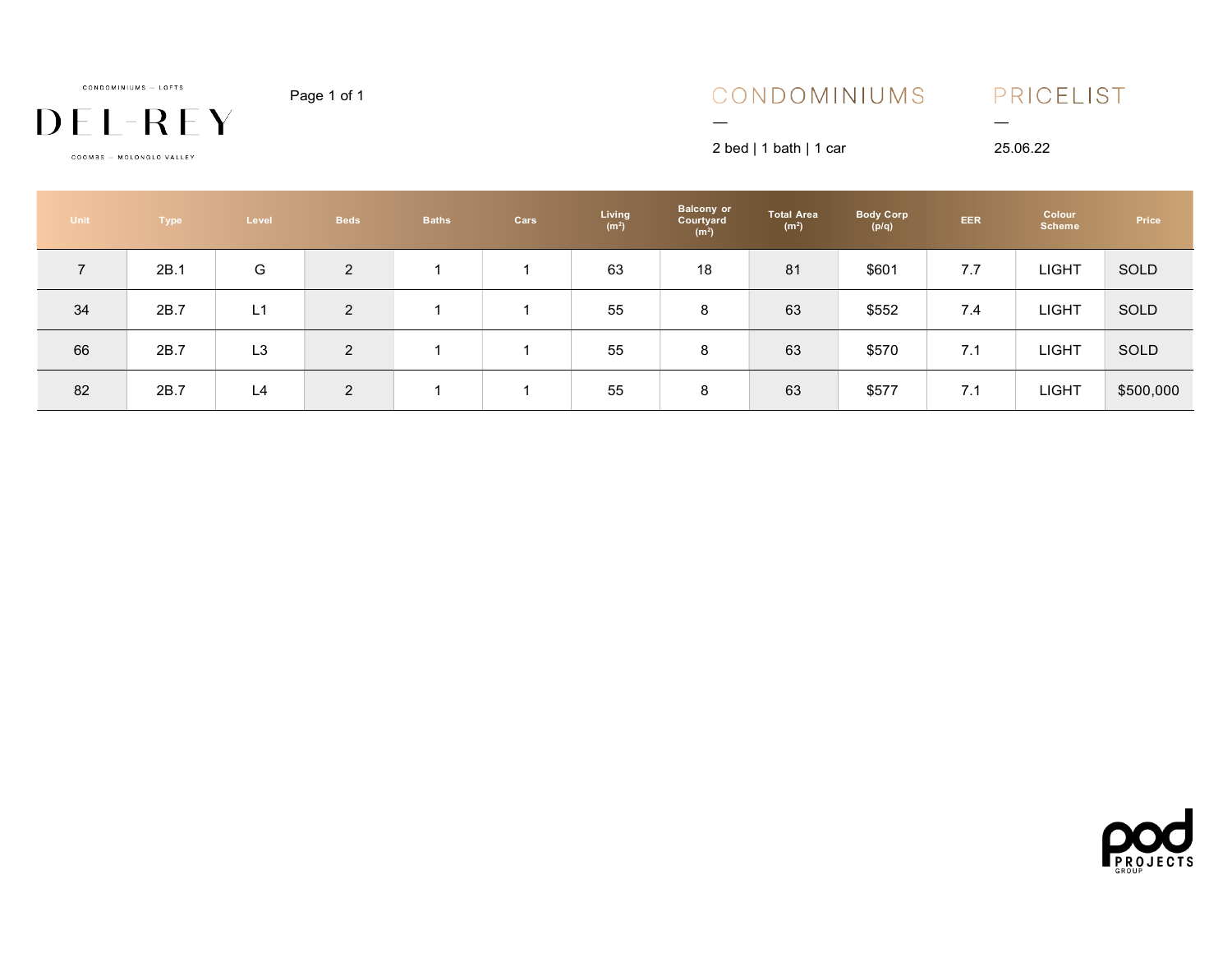

COOMBS - MOLONGLO VALLEY

#### CONDOMINIUMS

PRICELIST

2 bed | 2 bath | 2 car

—

25.06.22

—

| <b>Unit</b> | <b>Type</b> | Level | <b>Beds</b>    | <b>Baths</b>   | Cars           | Living<br>(m <sup>2</sup> ) | <b>Balcony or</b><br>Courtyard<br>(m <sup>2</sup> ) | <b>Total Area</b><br>(m <sup>2</sup> ) | <b>Body Corp</b><br>(p/q) | <b>EER</b> | Colour<br><b>Scheme</b> | Price       |
|-------------|-------------|-------|----------------|----------------|----------------|-----------------------------|-----------------------------------------------------|----------------------------------------|---------------------------|------------|-------------------------|-------------|
| 13          | 2BE.3       | G     | $\overline{2}$ | $\overline{2}$ | $\overline{2}$ | 77                          | 34                                                  | 111                                    | \$756                     | 6.7        | <b>LIGHT</b>            | <b>SOLD</b> |
| 37          | 2BE.7       | L1    | $\overline{2}$ | $\overline{2}$ | $\overline{2}$ | 78                          | 15                                                  | 93                                     | \$738                     | 6.7        | <b>DARK</b>             | \$700,000   |
| 88          | 2BE.8       | L4    | $\overline{2}$ | 2              | $\overline{2}$ | 68                          | 8                                                   | 76                                     | \$707                     | 7.7        | <b>DARK</b>             | \$600,000   |
| 95          | 2BE.9B      | L5    | $\overline{2}$ | $\overline{2}$ | $\overline{2}$ | 71                          | 20                                                  | 91                                     | \$750                     | 7.4        | <b>DARK</b>             | \$700,000   |

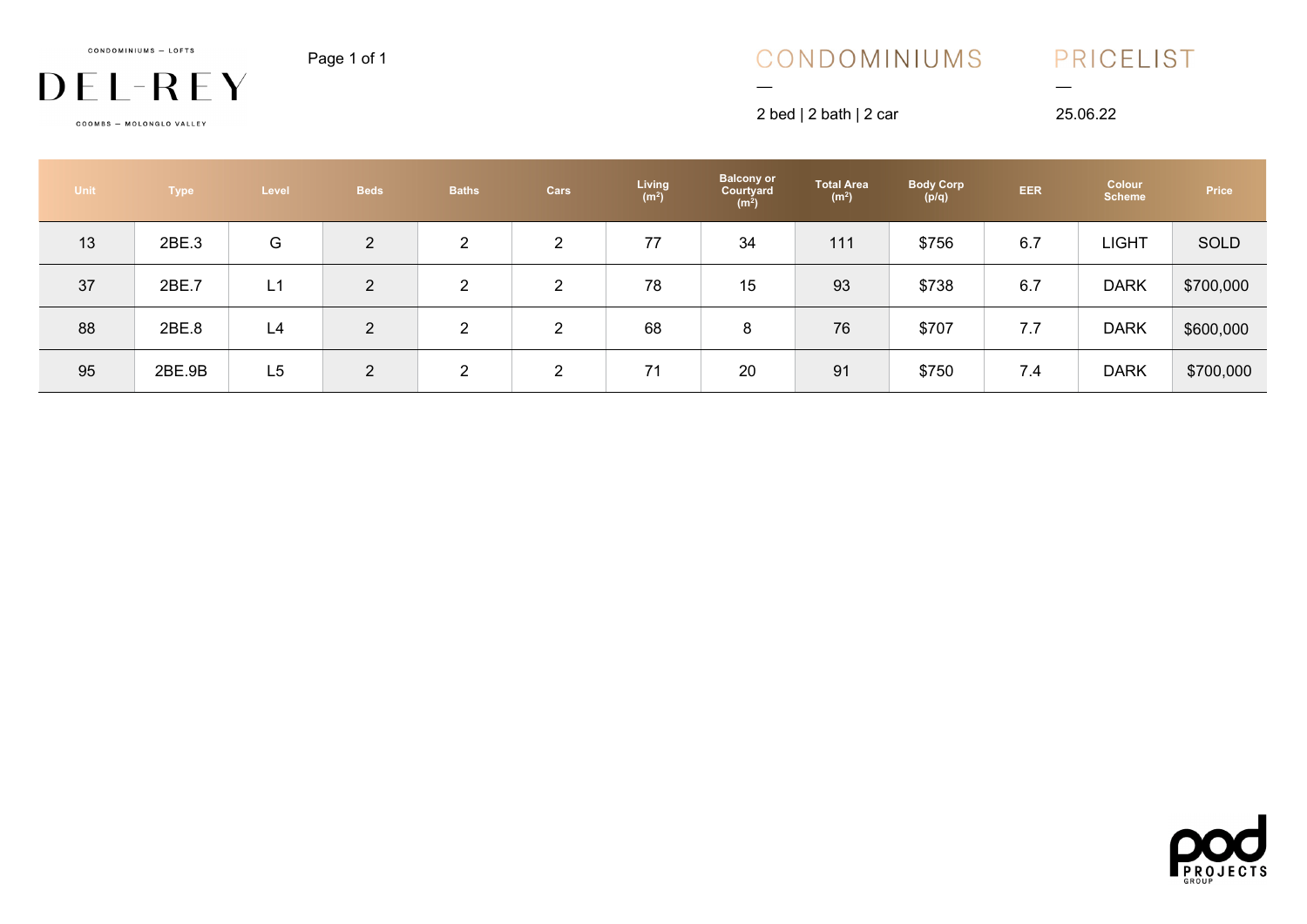DEL-REY

COOMBS - MOLONGLO VALLEY

Page 1 of 1 — — 3 bed | 2 bath | 2 car <sup>25</sup>.06.22

| <b>Unit</b> | <b>Type</b> | Level          | <b>Beds</b> | <b>Baths</b>   | Cars           | Living<br>$(m^2)$ | Balcony or<br>Courtyard<br>(m <sup>2</sup> ) | Total Area<br>$(m^2)$ | <b>Body Corp</b><br>(p/q) | EER | Colour<br>Scheme | Price     |
|-------------|-------------|----------------|-------------|----------------|----------------|-------------------|----------------------------------------------|-----------------------|---------------------------|-----|------------------|-----------|
| 70          | 3BE.1       | L <sub>3</sub> | 3           |                | $\overline{2}$ | 93                | 10                                           | 103                   | \$886                     | 7.4 | <b>LIGHT</b>     | SOLD      |
| 86          | 3BE.1       | L4             | 3           | $\overline{c}$ | $\overline{2}$ | 93                | 10                                           | 103                   | \$893                     | 7.4 | <b>DARK</b>      | SOLD      |
| 78          | 3BE.2       | L <sub>3</sub> |             |                | $\overline{2}$ | 81                |                                              | 88                    | \$849                     | 6.7 | <b>LIGHT</b>     | \$700,000 |



 $\mathcal{L}(\mathcal{A})$  and  $\mathcal{L}(\mathcal{A})$  and  $\mathcal{L}(\mathcal{A})$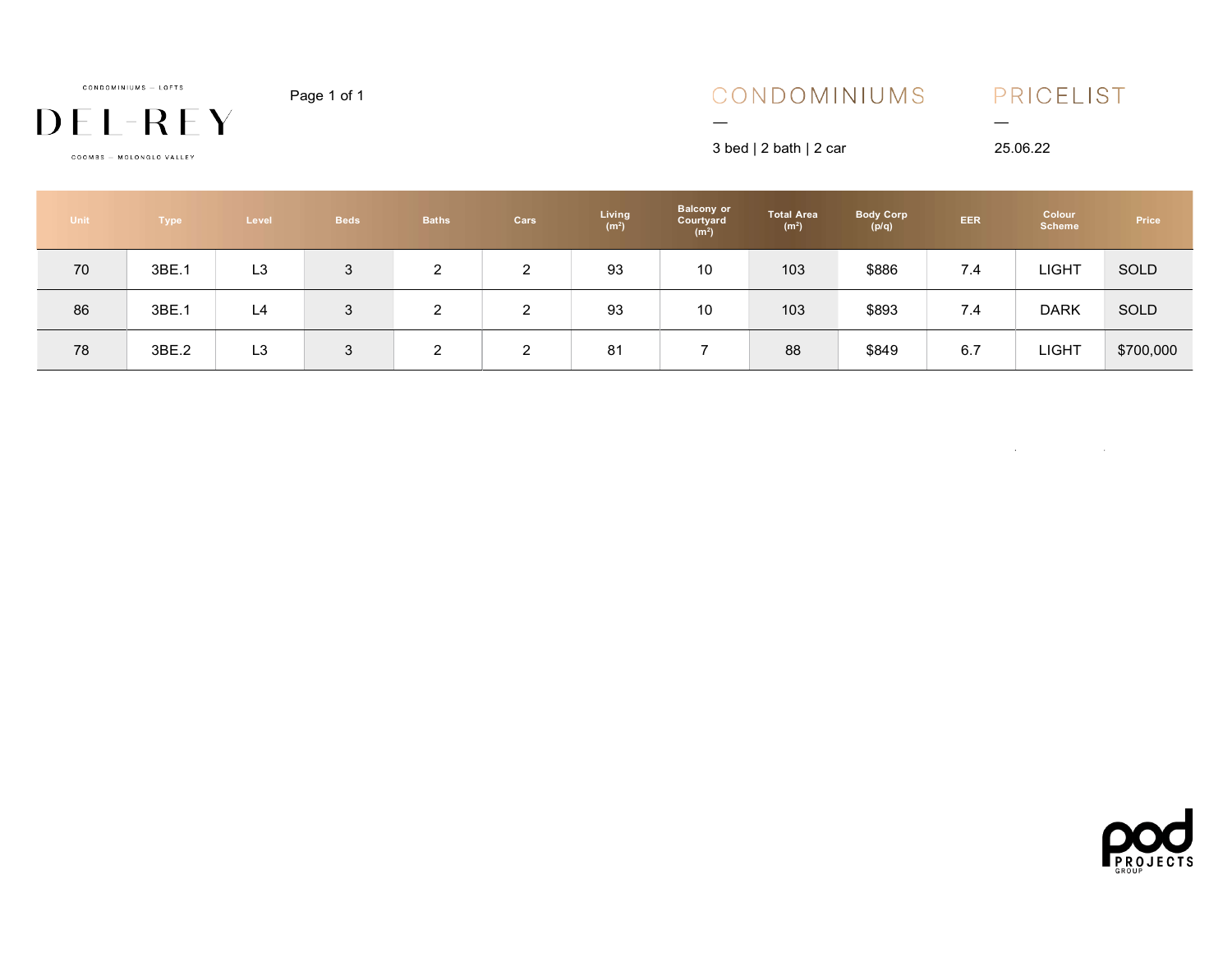Page 1 of 1

### DEL-REY

COOMBS - MOLONGLO VALLEY

#### LOFTS

#### PRICELIST — —

2 bed | 1 bath | 2 car 25.06.22

| <b>Unit</b> | <b>Type</b> | Level   | <b>Beds</b>   | <b>Baths</b> | Cars               | Living<br>( $m2$ ) | Balcony or<br>Courtyard<br>(m <sup>2</sup> ) | <b>Total Area</b><br>(m <sup>2</sup> ) | <b>Body Corp</b><br>(p/q) | EER | Colour       | Price |
|-------------|-------------|---------|---------------|--------------|--------------------|--------------------|----------------------------------------------|----------------------------------------|---------------------------|-----|--------------|-------|
| 19          | 2B.5C       | G & L1  | $\Omega$<br>∼ |              | $\mathcal{D}$<br>∠ | 65                 | 21                                           | 86                                     | \$626                     | 6.3 | <b>LIGHT</b> | SOLD  |
| 58          | 2B.10       | L2 & L3 | $\Omega$<br>∠ |              | <u>_</u>           | 60                 | 8                                            | 68                                     | \$620                     | 6.9 | <b>DARK</b>  | SOLD  |